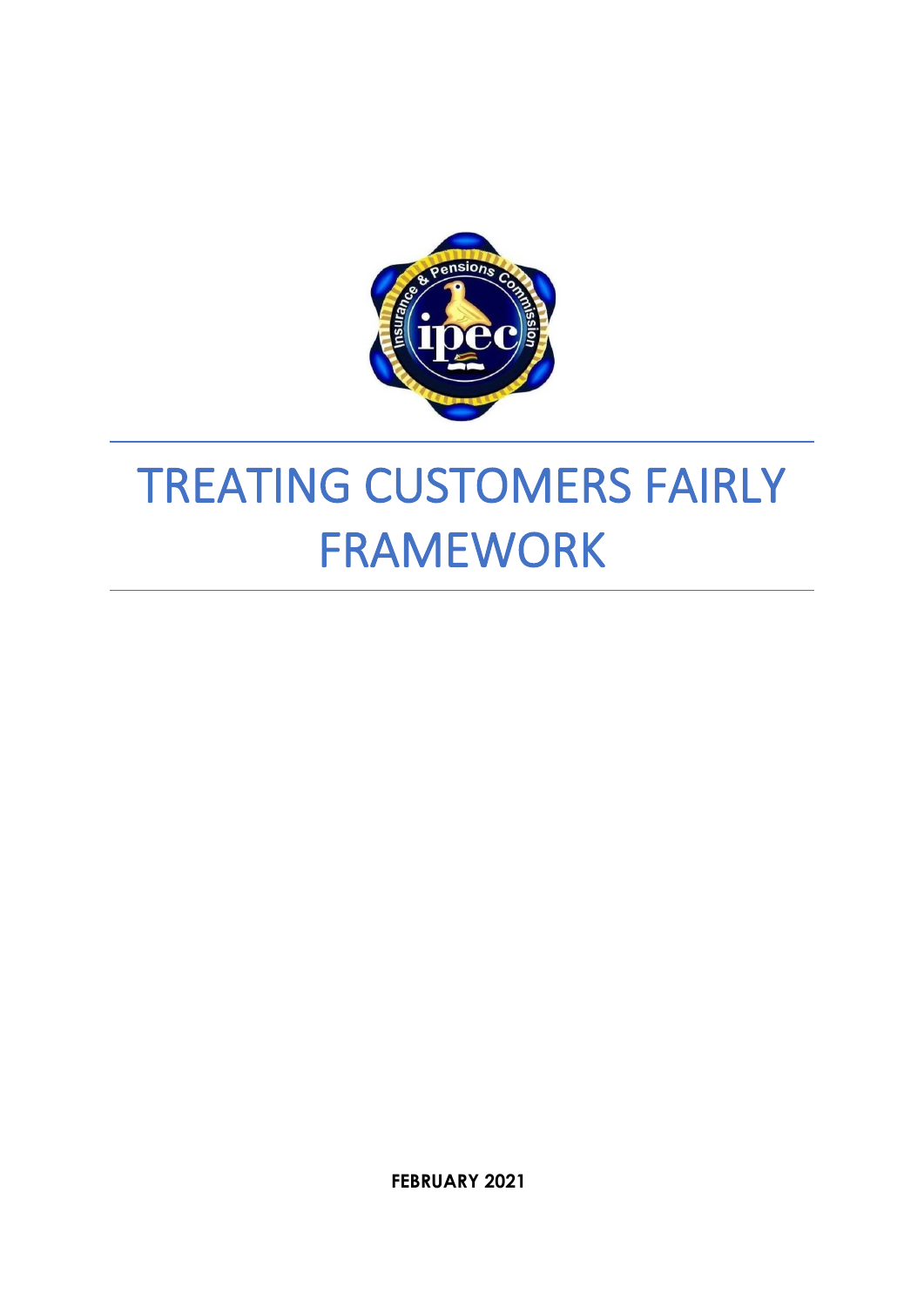# **Table of Contents**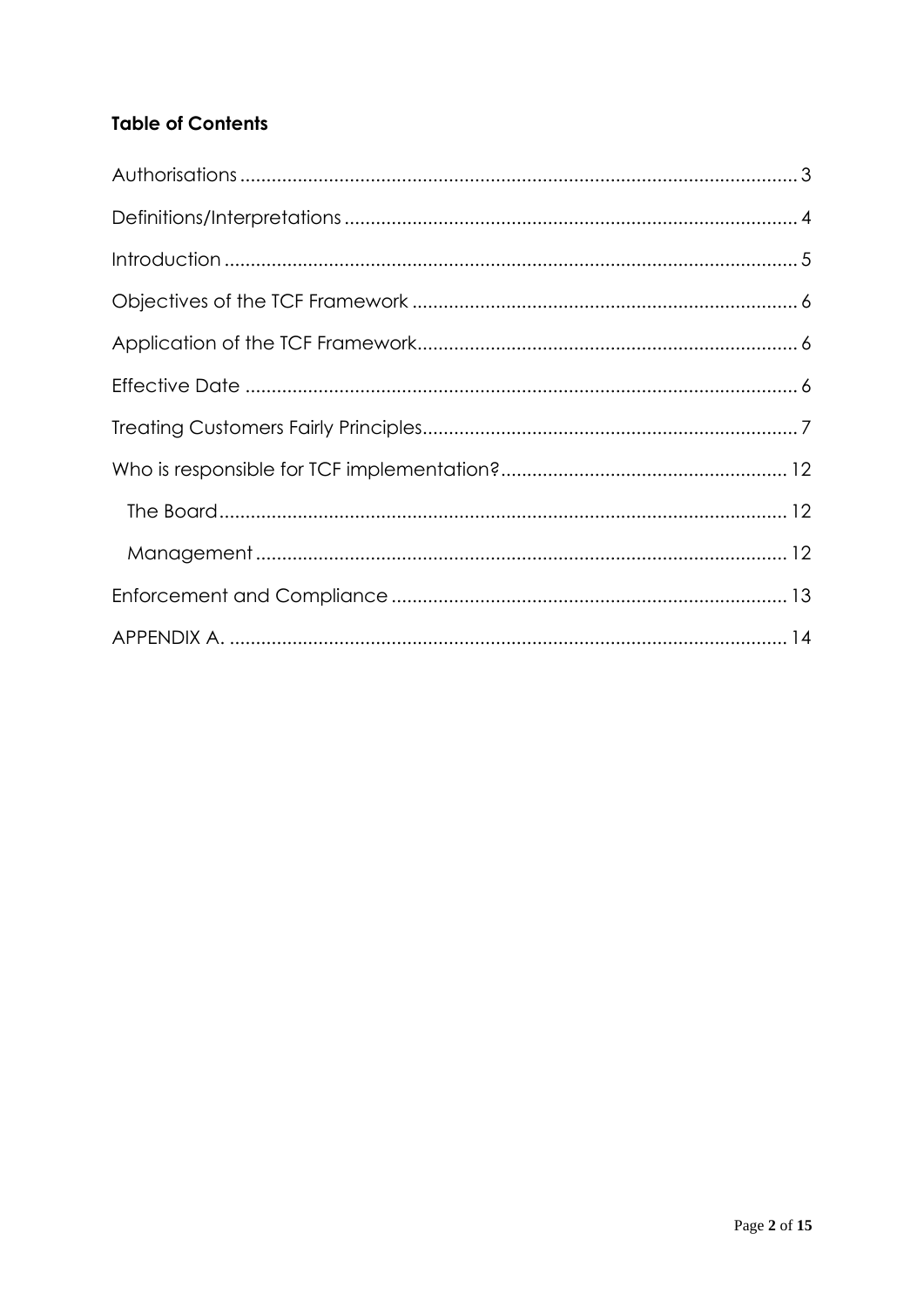#### **Authorisations**

This Framework is issued in terms of section 3 of the Insurance and Pensions Commission (Issuance of General Guidelines and Standards) Regulations, 2020], published in Statutory Instrument 69 of 2020. The said Statutory Instrument empowers the Commission, whenever it considers it necessary, convenient and in the best interest of policy owners and pension and provident fund members, to issue general guidelines and standards, which may provide for the market conduct practices to be observed by the insurance and pensions industry.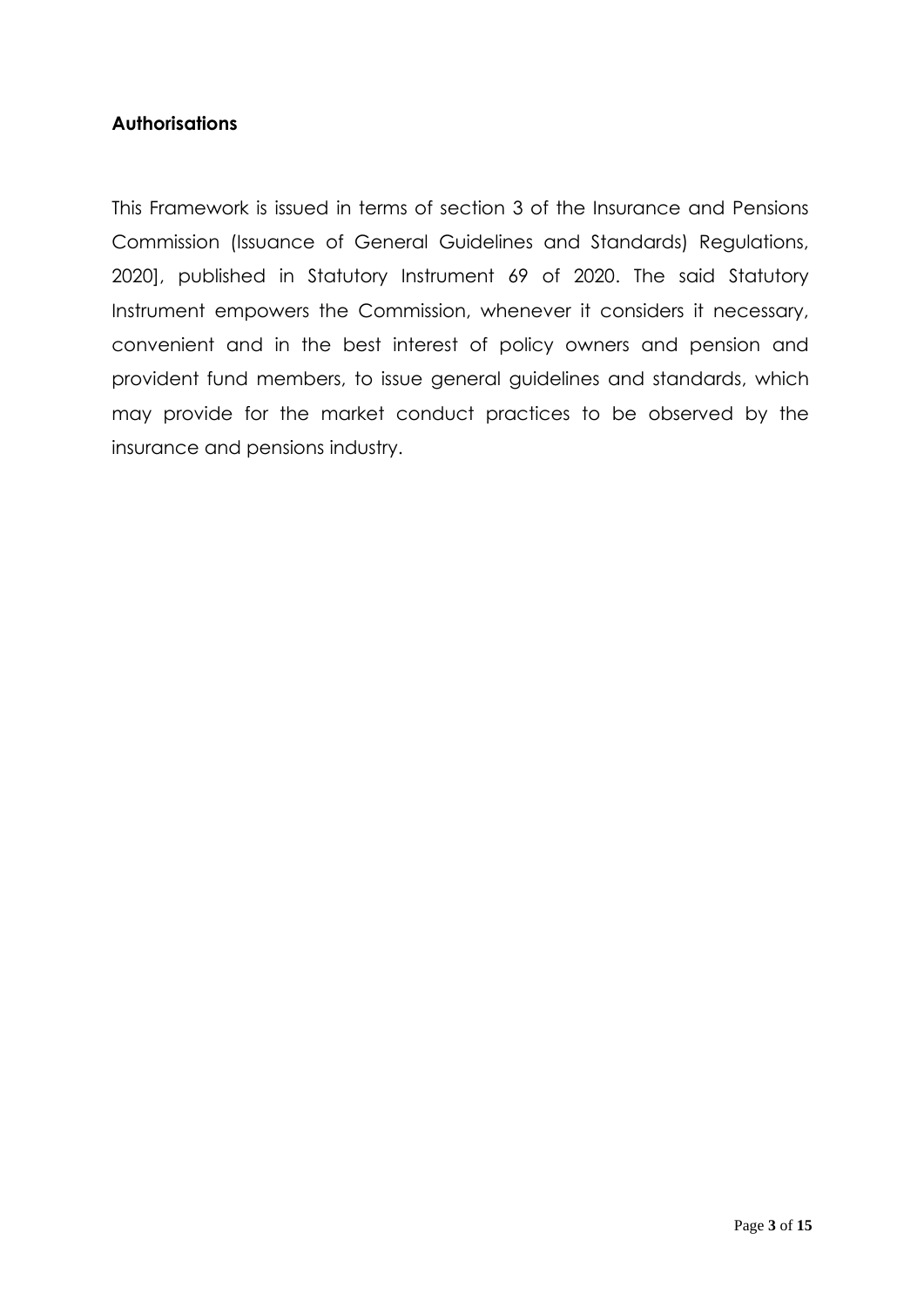#### **1. Definitions/Interpretations**

- 1.1In this Framework—
- 1.1.1 **Board** refers to the Board of Directors or trustees of insurance and pension service providers.
- 1.1.2 **Consumers** or **customer** means policyholders, pension and provident fund members, third party claimants and beneficiaries.
- 1.1.3 **Insurance and pension service providers** means insurers and pension and provident funds or fund administrators, under the regulation of IPEC.
- 1.1.4 **IPEC or Commission** means the Insurance and Pensions Commission, and the terms shall be used interchangeably.
- 1.1.5 **Retail consumers** means individual policyholders and pension scheme members.
- 1.1.6 **Treating Customers Fairly (TCF)** means treating consumers in a way that is not detrimental to them.
- 1.1.7 **TCF Framework** means the Treating Customers Fairly Framework.
- 1.1.8 **Regulated entities** means insurers and pension and provident funds or fund administrators, under the regulation of IPEC.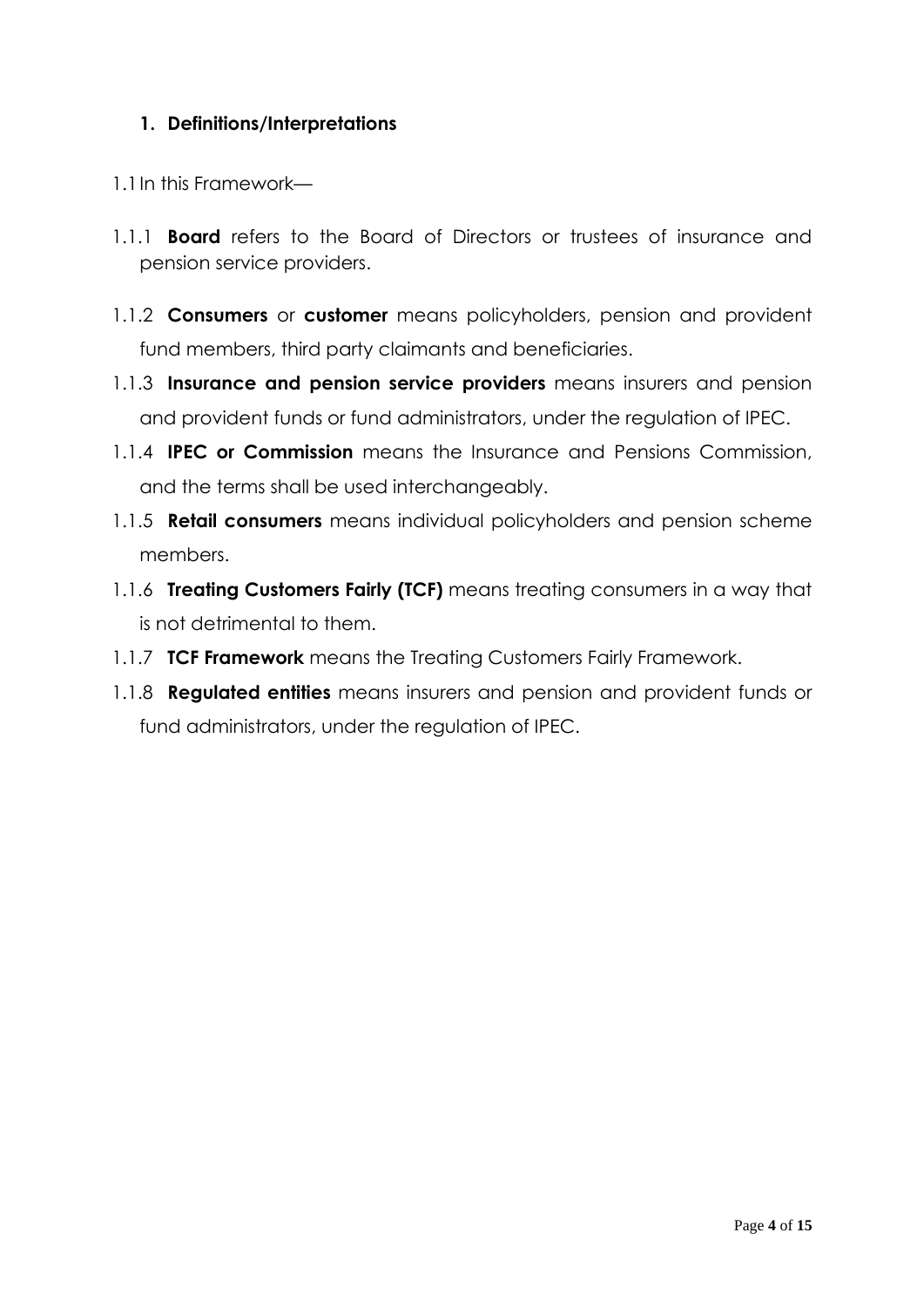#### **2. Introduction**

- 2.1 The Insurance and Pensions Commission's (hereunder referred to as IPEC or "Commission") statutory mandate is to regulate, supervise and strengthen the insurance and pension industry in Zimbabwe for the protection of policyholders and pension and provident fund members.
- 2.2 In exercising its market conduct supervisory role, the Commission is charged with ensuring that consumers of insurance and pension and provident fund products and services, particularly policyholders and pension and provident fund members are treated fairly when dealing with insurance and pension service providers.
- 2.3 Given the information asymmetry that may exist between insurance and pension service providers on one hand and consumers of their products and services on the other, the consumers may possess limited knowledge about insurance and pension products and services and are therefore, likely to be treated in an unfair and prejudicial manner.
- 2.4 Given the complexity of insurance and pension products, there is therefore greater possibility that most consumers sign up into these contracts with very limited understanding of their rights and obligations.
- 2.5 This may lead to consumers, particularly those with low levels of financial literacy being treated unfairly and possibly suffer considerable financial losses in the process.<sup>1</sup> Insurance and pension service providers shall, therefore, provide consumers with all the essential information to ensure that consumers are treated fairly right from contract negotiation through to contract termination.
- 2.6 It is critical to note that failure to treat insurance and pension and provident funds customers fairly, may undermine confidence in the sector, resulting in a decline in the uptake of insurance and pension products and services. Therefore, the Commission has developed this Treating Customers

<sup>&</sup>lt;sup>1</sup> Treating Customers Fairly discussion paper prepared for the Financial Services Board of South Africa by Feasibility (Pvt) Ltd in 2010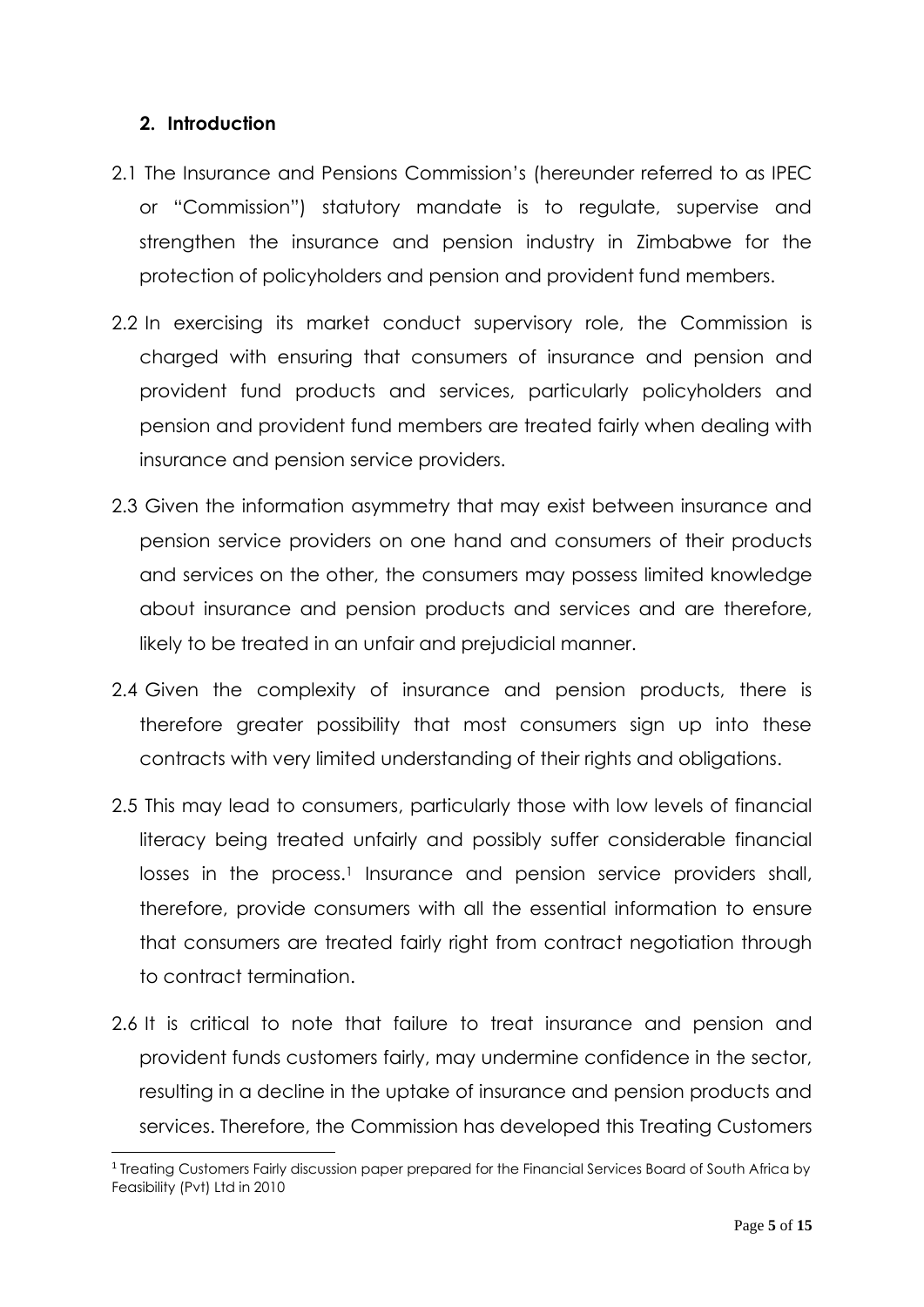Fairly Framework, which sets principles and rules on how insurance and pension service providers can achieve fair outcomes for their customers throughout the product life cycles. IPEC believes that genuine implementation of TCF, may contribute significantly to the restoration of confidence in the insurance and pension sector.

2.7 However, it is important to note that TCF shall not be measured by the level of satisfaction or dissatisfaction of insurance and pension consumers. For instance, some consumers may be satisfied with their treatment because they have limited understanding of their rights and responsibilities even if they have been unfairly treated. Others may be dissatisfied with their treatment even if they have been fairly treated.

# **3. Objectives of the TCF Framework**

- 3.1 The objectives of this framework are to:
	- i. ensure fair treatment of policyholders, pension and provident fund members and beneficiaries;
	- ii. provide TCF principles and rules, which insurance and pension service providers, are required to comply with throughout the product lifecycle;
	- iii. promote consumer protection and education; and
- iv. restore confidence in the insurance and pensions industry.

# **4. Application of the TCF Framework**

4.1 This Framework shall be applicable to all insurance and pension service providers, under the regulation of IPEC. This Framework shall be read together with all relevant legislation pertaining to insurance and pension business in Zimbabwe.

#### **5. Effective Date**

5.1 The Framework shall become operational from 01 June 2021. All regulated entities are expected to demonstrate effort to comply before the due date.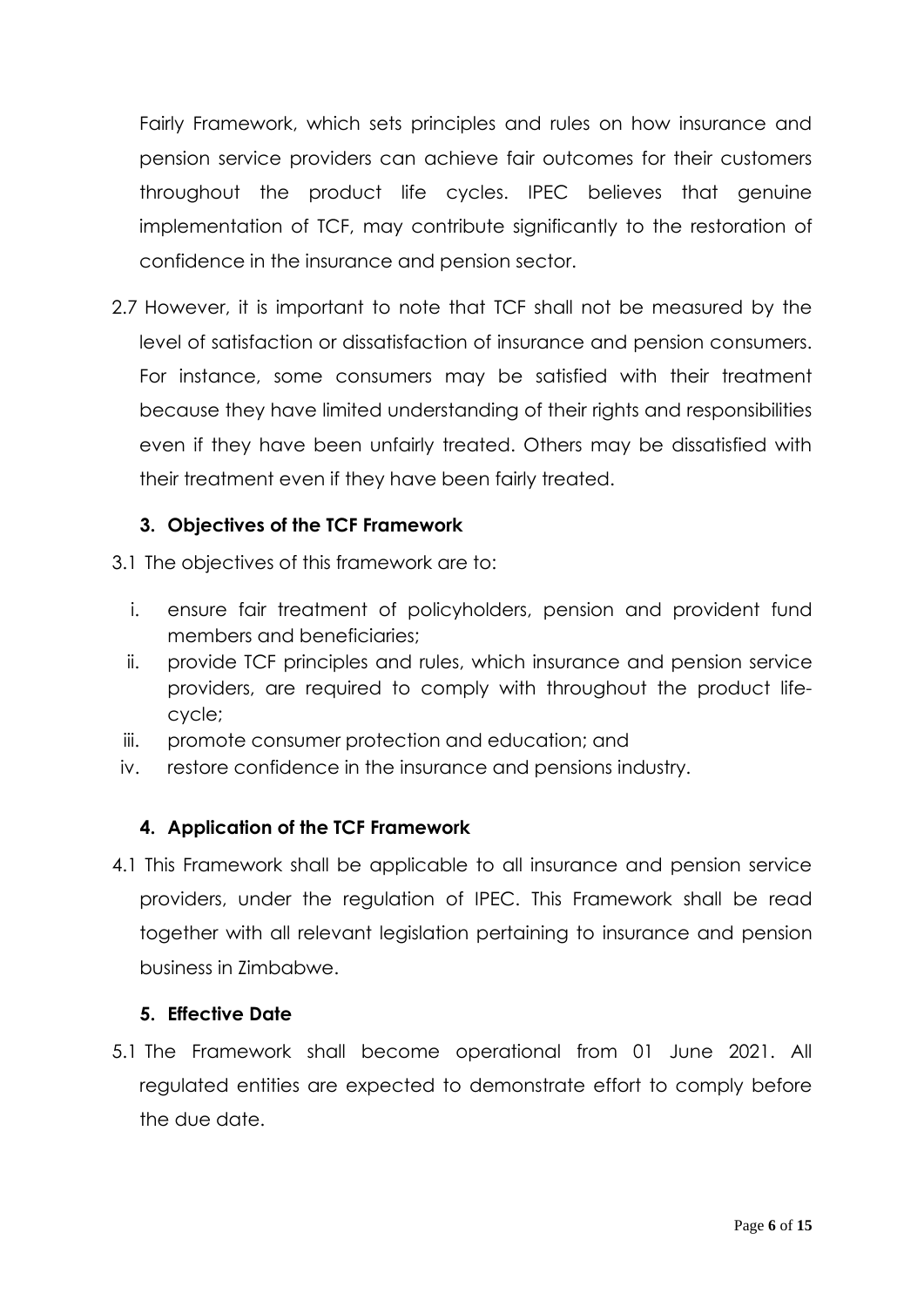### **6. Treating Customers Fairly Principles**

- 6.1 The notion of TCF is premised on six regulatory and supervisory outcomes2, which financial service providers, in this case, insurance and pension service providers are required to deliver to policyholders and pension and provident fund members, respectively.
- 6.2 Below are the six Treating Customers Fairly outcomes and how they shall be implemented: –

# **6.2.1 Outcome 1: Consumers can be confident that they are dealing with firms where the fair treatment of customers is central to the corporate culture: –**

- i. Treating Customers Fairly shall be an organisation's way of life, where everyone within the organisation understands that in everything they do, treating customers fairly is central to their operations. To this end, the Commission requires that TCF be driven from the Board and Management and cascaded down to shop floor workers whose duties involve interfacing with policyholders and pension and provident fund members;
- ii. Insurance and pension service providers shall deal with TCF issues using the product life-cycle approach, where they prioritise fair treatment of customers, from product design to post-sale experience;
- iii. The strategic plan of each registered entity or person shall be embedded with TCF principles and such entities or persons shall be required to demonstrate how they have implemented this Framework;
- iv. Boards and Senior Management of insurance and pension service providers shall regularly receive information from middle management, which will enable them to assess whether customers are being treated fairly. Where there is evidence or suspicion that customers are not being treated fairly, the Board and Senior Management, shall institute investigations and intervene, where necessary;

<sup>&</sup>lt;sup>2</sup> Financial Services Authority-UK Treating customers fairly – towards fair outcomes for consumers 2006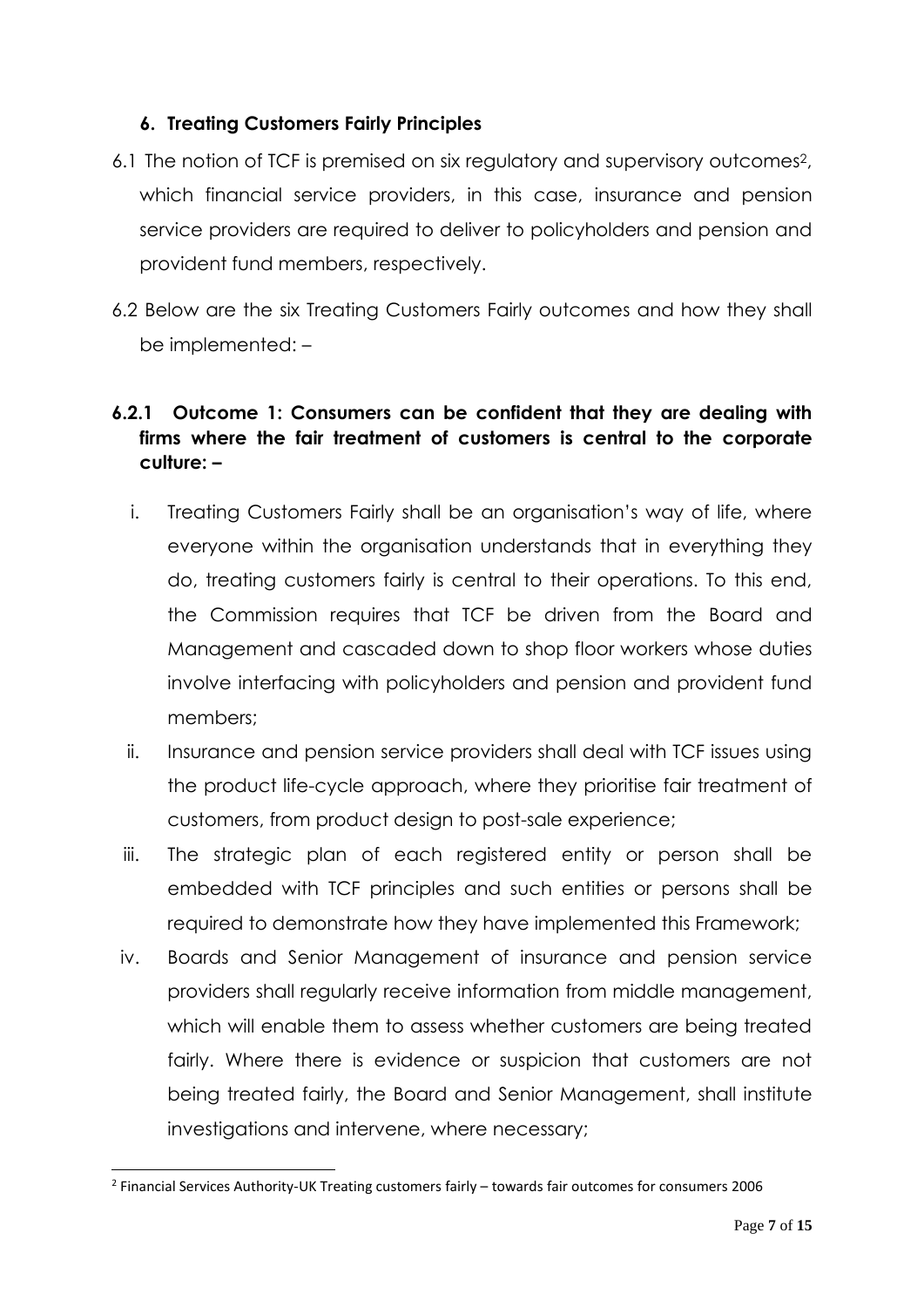v. To demonstrate that TCF is part of an organisation's culture, the Commission or any person, should be able to look at any area of the business, from employee knowledge and actions, through to business processes; and see how the entity has considered, shared, discussed, trained on, implemented, reviewed, assessed and recorded the Treating Customers Fairly principles, ethos and outcomes<sup>3</sup>. For entities or persons that put consumers at the centre of their corporate culture, TCF will manifest itself through fair outcomes for consumers. Further, successful implementation of this outcome will result in flawless implementation of the rest of the outcomes.

### **6.2.2 Outcome 2: Products and services marketed and sold in the retail market are designed to meet the needs of identified consumer groups and are targeted accordingly.**

To achieve this outcome, insurance and pension service providers shall: –

- i. carry out appropriate research to understand their target customer and their needs;
- ii. design products and services that are appropriate for the target market;
- iii. ensure that the marketing literature is very clear and not misleading to the target market:
- iv. ensure that an appropriate distribution channel is used and that its sales agents are appropriately and regularly trained;
- v. avoid mis-selling products, for the sake of getting a premium or contributions;
- vi. not influence or induce trustees to move their funds or to invest in inappropriate assets that do not give them value for money or by telling them that they would have a stake in the assets that the fund holds, when it is not a fact;

<sup>&</sup>lt;sup>3</sup> Know your compliance 2014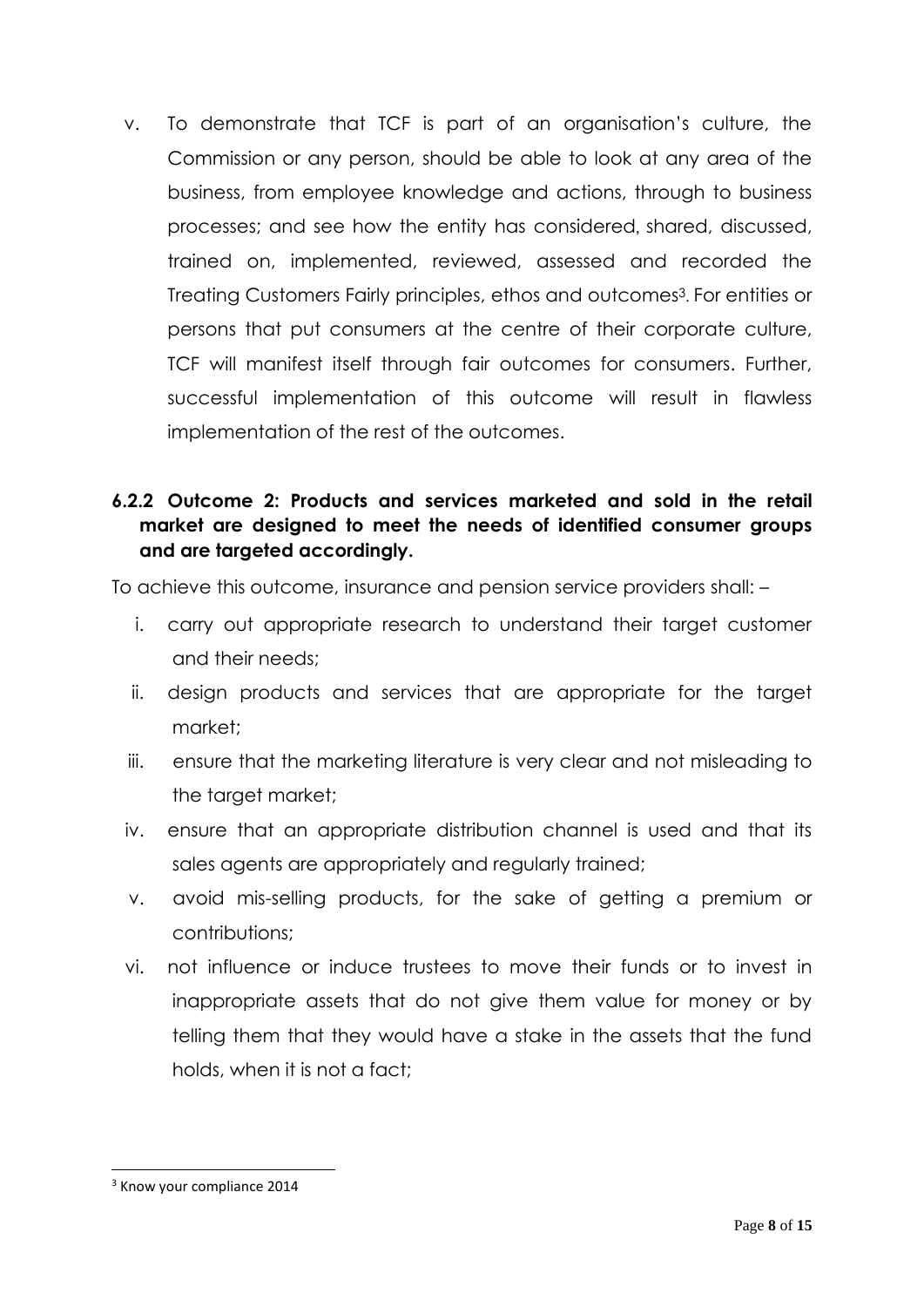- vii. ensure that marketing of other complementary products such as Group Life Assurance is clear and that members are given an option to enter into these additional contracts; and
- viii. assess whether their product promotional material promotes what exactly the product or service does and that the promotion is targeted at the appropriate market.

#### **6.2.3 Outcome 3: Consumers are provided with clear information and are kept appropriately informed before, during and after the point of sale: –**

- i. Providing clear information to customers is a key component of insurance and pension service providers' approach to TCF. Insurance and pension service providers must be clear about the information needs of their customers and communicate the same in a way that is clear, fair and not misleading.
- ii. Clarifying information before signing up for a product or service, helps consumers to make informed decisions about the product. It is therefore, important that insurance and pension service providers provide full information about an insurance or pension product or service including the positives and negatives of the same. For instance, for insurance products that have no savings component or without profit, prospective customers shall be informed about it upfront so that they can sign up from an informed position.
- iii. Adequate information to the customer is important, during the contract life, particularly at the point of sale, including full disclosure on charges, interest or penalties, as this will enable the customer to understand the characteristics of the product or service he/she is buying and to assess whether the product meets his/her needs. While customers are expected to be informed about the products or services they are signing up for, insurance and pension service providers, shall explain to customers, the characteristics of the product or service.
- iv. Providing clear information after the point of sale is important as it keeps the customer informed of all the developments with his/her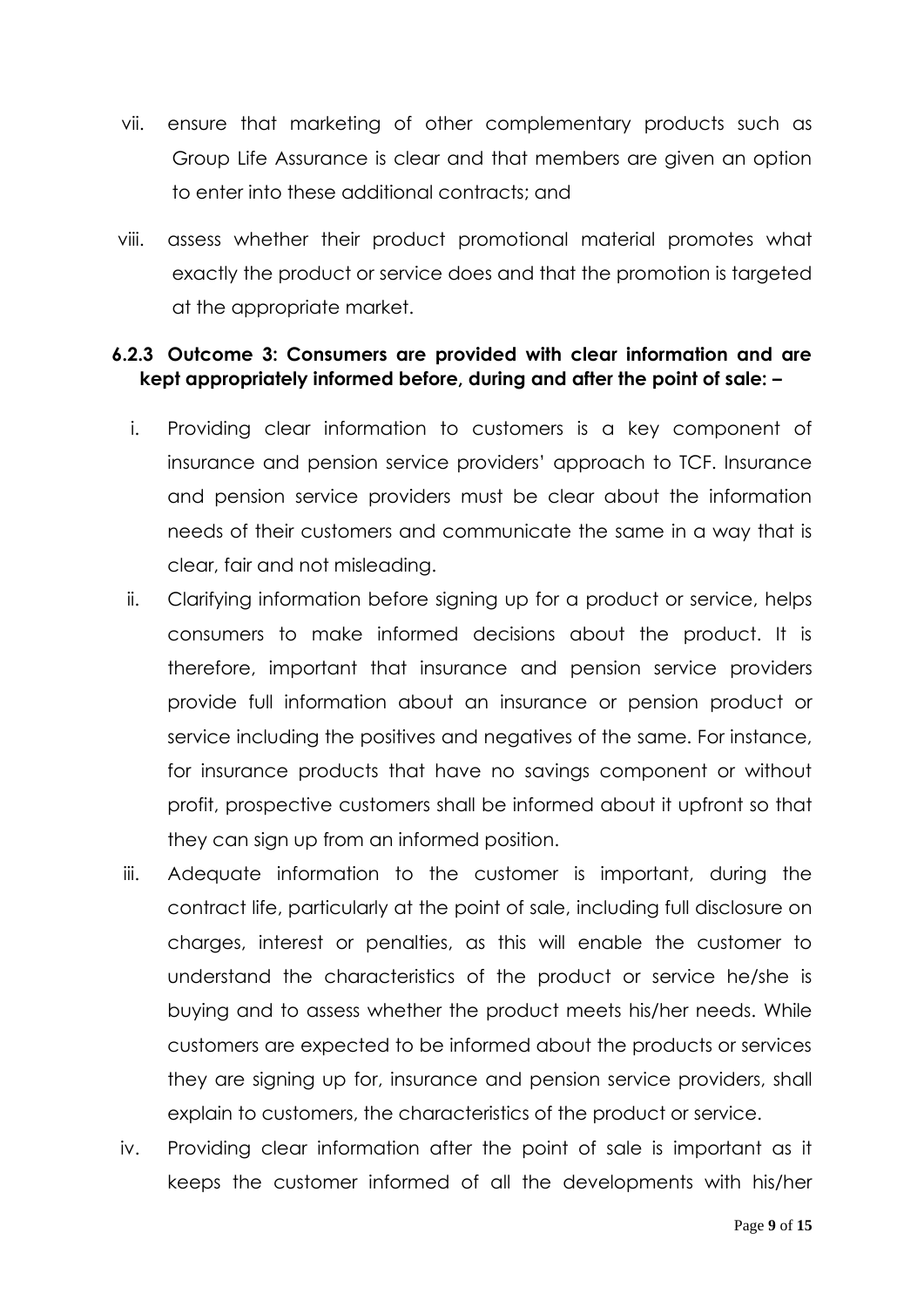insurance policy or pension fund. Policyholders and fund members shall be timeously informed of the said developments and furnished with reasons for the change as well as available options with regards to the product.

v. Overall, insurance and pensions service providers shall regularly communicate with their customers in a manner that does not confuse consumers. To this end, all information-both verbal and written should be simple, clear and not technical as well as relevant to the person receiving it. All forms of communication prior to, during and after the point of sale, should seek to ensure that the customer knows what he/she is signing up for, how it benefits him/her or why they need it and that they have enough information to understand this.<sup>4</sup> Insurance and pension services providers are also expected to keep complete records regarding all communication with their customers.

# **6.2.4 Outcome 4: Where consumers receive advice, the advice is suitable and takes account of their circumstances: –**

- i. By virtue of being experts in insurance or pension matters, insurance and pension service providers inherently provide advice to customers.
- ii. Insurers are therefore, to ensure and demonstrate that all their registered agents/financial advisors who solicit business on their behalf are well trained and go for refresher courses to keep up to date with changes in legislation and regulations.
- iii. Therefore, it is important that any advice that is given, is in the best interest of the customer, taking into account his/her circumstances. While some organisations may be profit-oriented, which may affect their advice, this outcome demands that entities give appropriate advice to customers. For instance, insurance and pension service providers' staff shall not advise a prospective customer to sign up for a product whose chances of lapse are very high or a product or service, which does not give him/her value for money. An insurance or pension

<sup>4</sup> Know your compliance 2014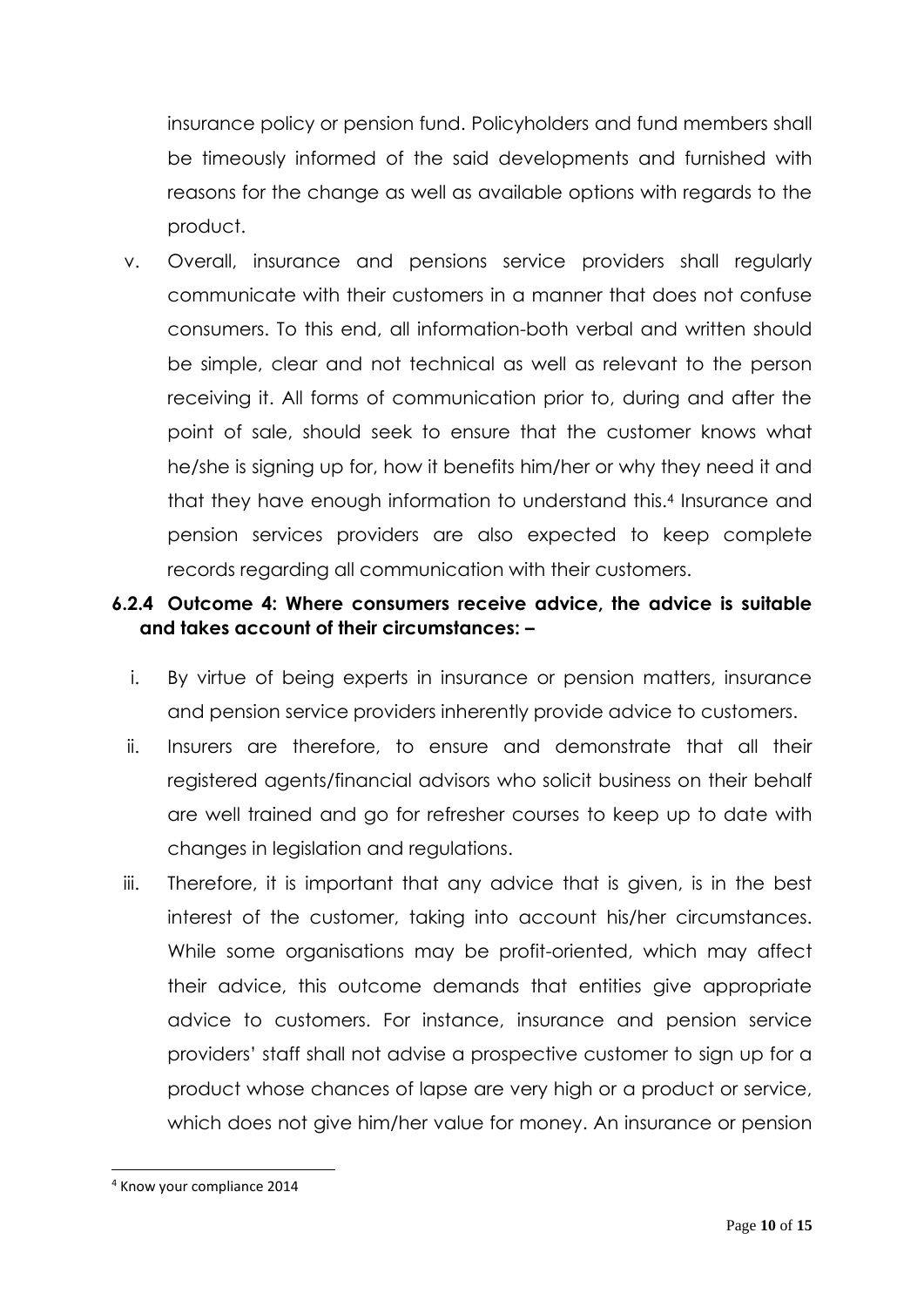service provider that has TCF as part of its culture, will consider a customer's circumstances.

- **6.2.5 Outcome 5: Consumers are provided with products that perform as insurance and pension service providers have led them to expect, and the associated service is of an acceptable standard and as the consumer has been led to expect: –**
	- i. The thrust of this outcome is that regulated entities are expected to deliver on their promises to customers, which promises are made when marketing or selling their products.
	- ii. This outcome requires constant quality management and auditing of the products and/or services that insurance or pension service providers offer and measuring them against the business objectives. Surveys, questionnaires, feedback forms and customer care calls may be employed by insurance and pension service providers to assess performance on whether customer needs have been and/or are being continuously met and if the product/service performed as expected. In the case of pension and provident funds, the products and benefits offered to members and beneficiaries must meet the objectives of the fund.

# **6.2.6 Outcome 6: Consumers do not face unreasonable post-sale barriers imposed by insurance and pension service providers to change product, switch provider, submit a claim or make a complaint: –**

- i. Post-sale barriers to fair treatment can be cultural, contractual or competitive. The consumer ought to be able to change products or switch providers without incurring excessive penalties. Similarly, insurance and pension service providers shall not make it unnecessarily difficult for consumers to make claims or to lodge complaints.
- ii. All insurance and pension service providers shall have a complaints handling function, occupied by senior officials who adjudicate over complaints or appeals without prejudice.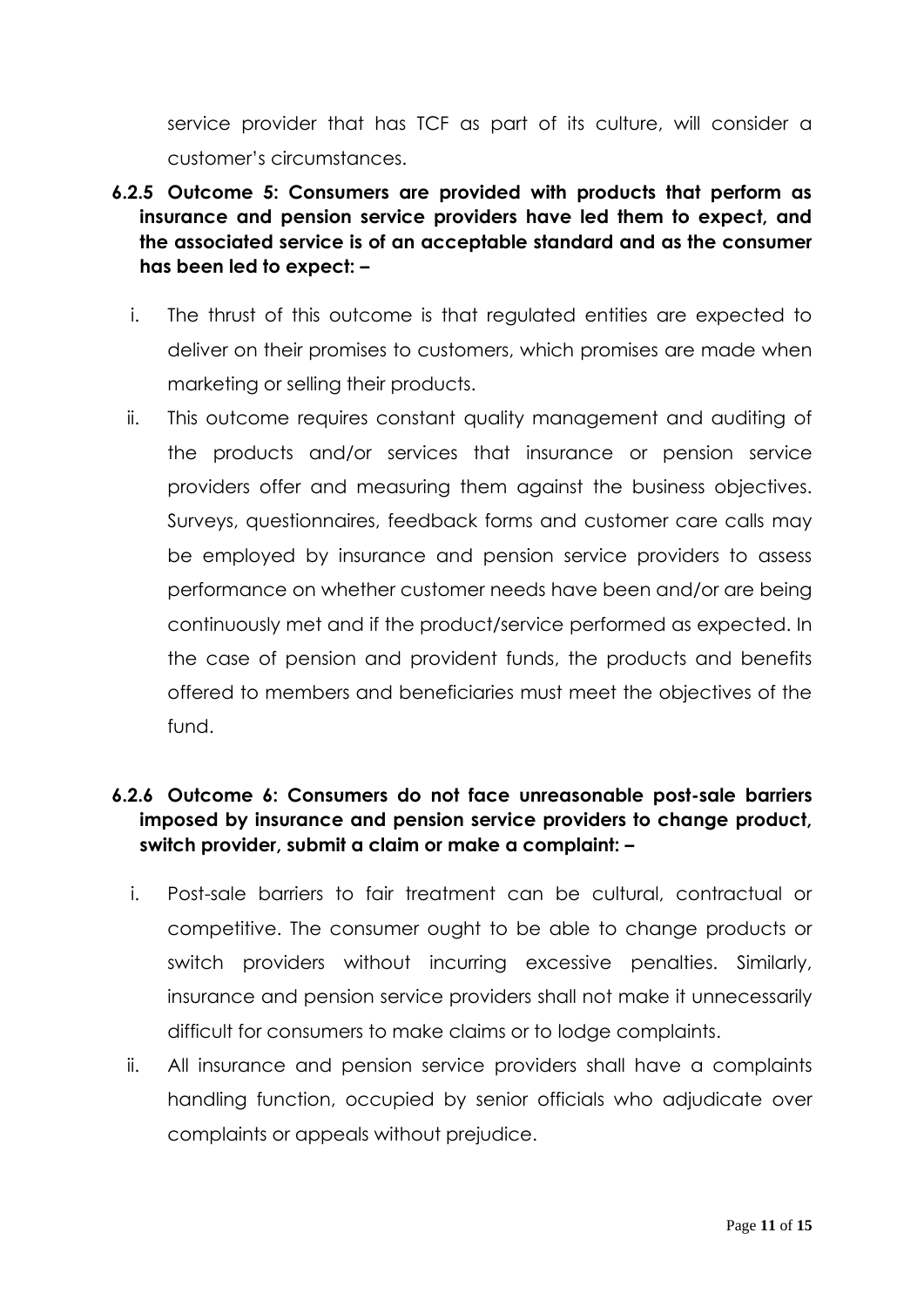iii. All insurance and pension service providers shall also advise a consumer who is aggrieved by their decisions that he/she has a right to complain or appeal against their decision to the regulator.

# **7. Who is responsible for TCF implementation?**

#### **7.1 The Board**

- **7.1.1** The Board of every insurance and pension service provider shall**:**
	- i. Provide direction and monitor the delivery of TCF by the organisation to its customers;
	- ii. Develop a TCF policy in line with this Framework and ensure that its documented and adopted by the Board;
	- iii. Ensure that the TCF policy is reviewed regularly;
	- iv. Ensure TCF performance form part of management information to the Board; and
	- v. Ensure all complaints and queries from customers are appropriately and timeously resolved.

#### **7.2 Management**

- **7.2.1** The management of every insurance and pension service provider shall**:**
	- i. Include TCF in all strategic plans;
	- ii. Train staff on TCF and enshrine the doctrine of fair treatment of customers;
	- iii. Regularly monitor and evaluate staff in terms of performance in TCF expectations;
- iv. Establish a Complaints Handling Unit within the organisation; and
- v. Inform consumers of their right to appeal to the Insurance and Pensions Commission, if aggrieved by the organisation's decision.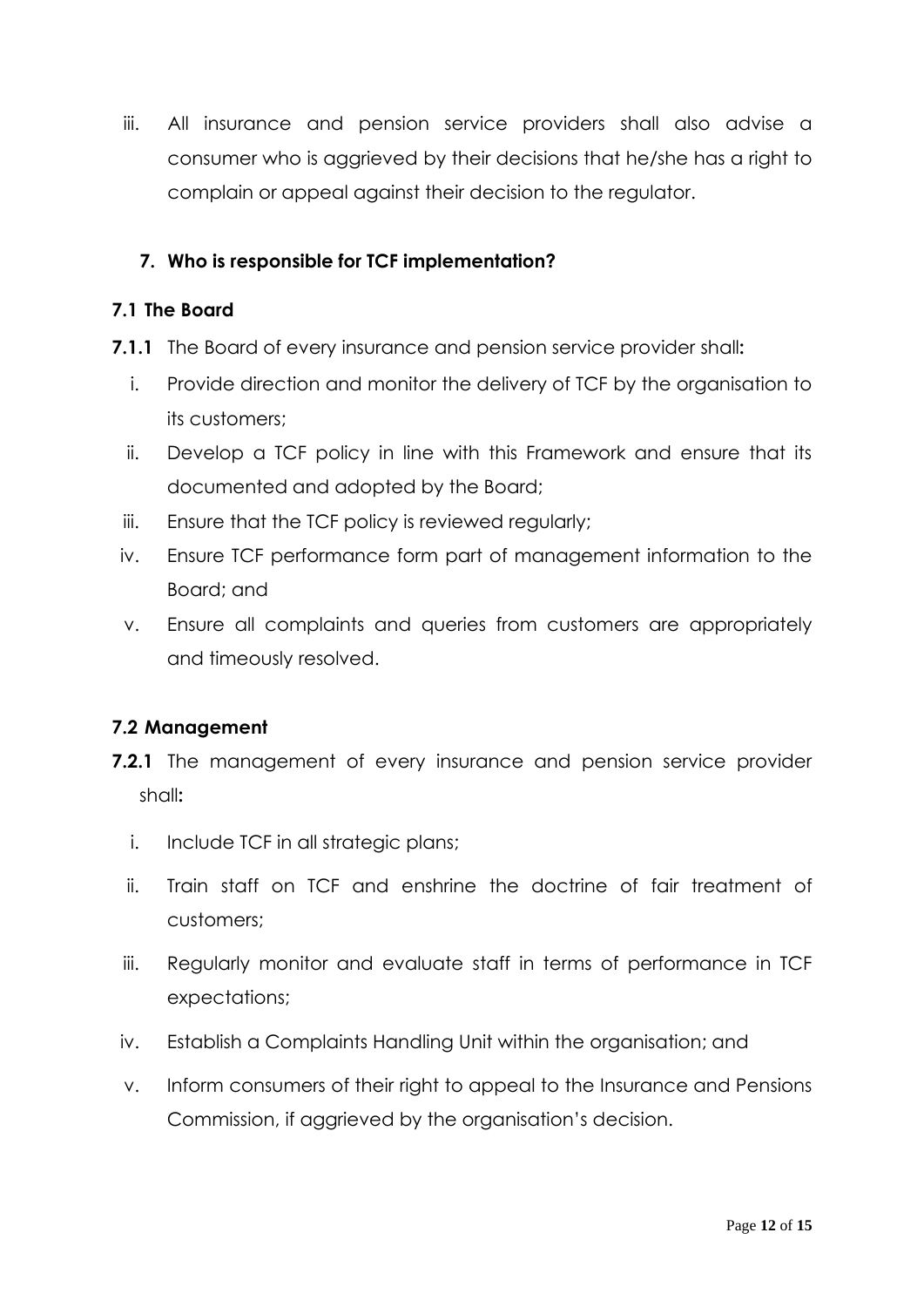#### **8. Enforcement and Compliance**

- i. As part of its offsite surveillance and onsite investigations, the Commission shall monitor and test all insurance and pension service providers' culture, strategies and behaviour in the treatment of their customers.
- ii. The Commission shall invoke the provisions of section 5 of the Insurance and Pensions Commission (Issuance of General Guidelines and Standards) Regulations, 2020 published in Statutory Instrument 69 of 2020, where an insurance or pension service provider fails to comply with the provisions of this framework.
- iii. The Commission shall publish in its quarterly and annual reports, the names of entities that have 20 or more valid complaints against them lodged with the Commission during each quarter/year.
- iv. Insurance and pension service providers shall furnish the Commission with a typology report of the complaints received during each quarter, as part of their quarterly returns.
- v. Where an insurance or pension service provider has more than 50 valid complaints against it, during the quarter, the Commission may revoke the insurance or pension service provider's registration, in terms of the Insurance Act [Chapter 24:07] or the Pension and Provident Funds Act [Chapter 24:09] as the case may be.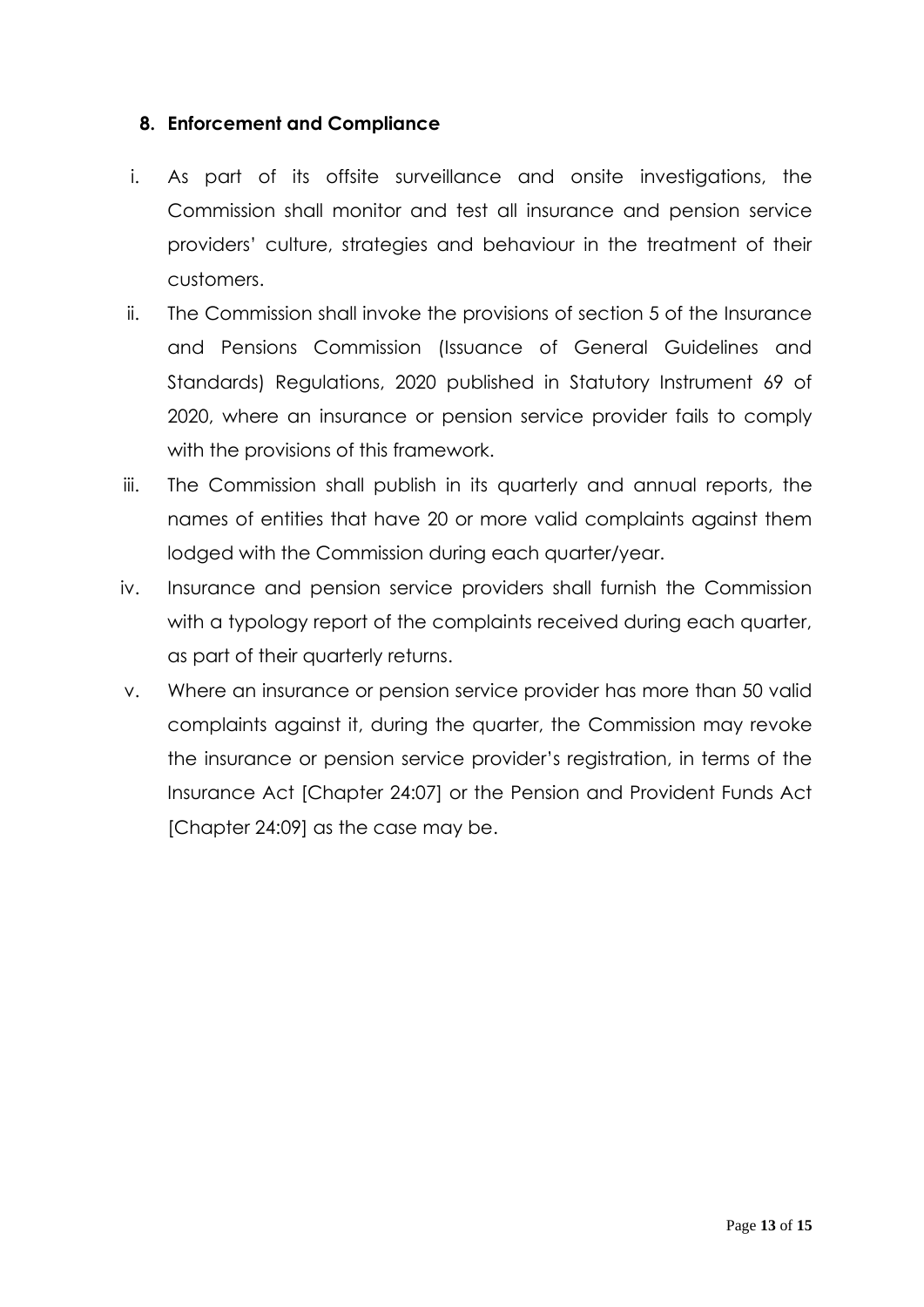# **APPENDIX A**

# **Typical Examples of Unfair Treatment of Consumers in the Insurance and Pensions Industry**

6.1 The following are typical examples of unfair treatment of insurance and pension consumers by insurance and pension service providers, which are by no means exhaustive but for illustrative purposes that insurance and pension service providers shall guard against:

| <b>Class of Business</b>   | <b>Typical Examples</b> |                                                                                                                                                                                                                                                                                 |  |
|----------------------------|-------------------------|---------------------------------------------------------------------------------------------------------------------------------------------------------------------------------------------------------------------------------------------------------------------------------|--|
| <b>Short-term policies</b> | i.                      | Unjustified delays in settling valid claims;                                                                                                                                                                                                                                    |  |
|                            | ii.                     | Failure to pay interest when such delays occur;                                                                                                                                                                                                                                 |  |
|                            | iii.                    | Financial institutions and hire purchase shops directing all<br>business to an associated insurance company. The customer<br>has little ability to assess value of the policy or to choose an<br>insurer of his/her choice;                                                     |  |
|                            | iv.                     | Misleading marketing material. For example, promising to settle<br>claims within 24 hours where there are no structures to ensure<br>such a turnaround time;                                                                                                                    |  |
|                            | V.                      | Where telemarketing is used, insurers only focus on good<br>reasons to buy products, but do not inform about the key risks<br>of the product or the extent of exclusions or limitations; and                                                                                    |  |
|                            | vi.                     | Use of unqualified and unlicensed personnel such as bank<br>staff, churches or community groups to sell insurance products<br>and services. They are unable to explain the full characteristics<br>of products, which may result in customers making ill-informed<br>decisions. |  |
| Life insurance<br>policies | i.                      | The design and sale of inappropriate products and services;                                                                                                                                                                                                                     |  |
|                            | ii.                     | High penalties for policy terminations;                                                                                                                                                                                                                                         |  |
|                            | iii.                    | Delay in the settlement of claims;                                                                                                                                                                                                                                              |  |
|                            | iv.                     | Unjustified repudiation of claims; and                                                                                                                                                                                                                                          |  |
|                            | V.                      | Use of unqualified personnel such as bank staff to sell insurance                                                                                                                                                                                                               |  |
|                            |                         | and pension products and services.                                                                                                                                                                                                                                              |  |